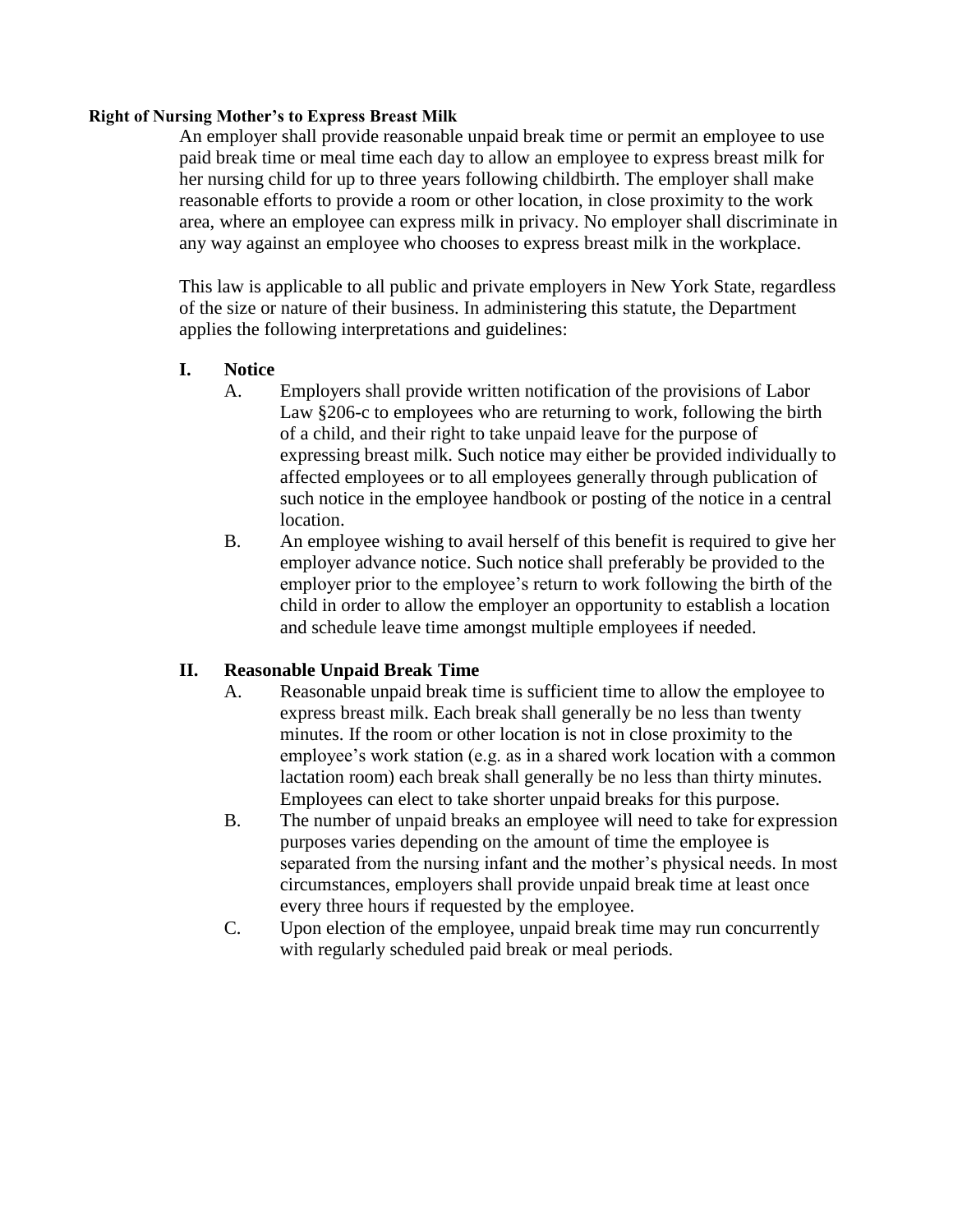- D. Upon election of the employee, an employer shall allow the employee to work before or after her normal shift to make up the amount of time used during the unpaid break time(s) for the expression of breast milk so long as such additional time requested falls within the employer's normal work hours.
- E. This benefit is available to the employee during their basic work week and any overtime or additional hours worked.
- F. An employee may be required to postpone scheduled unpaid break time for no more than thirty minutes if she cannot be spared from her duties until appropriate coverage arrives.

# **III. Reasonable Efforts and Privacy**

- A. All employers are required to make reasonable efforts to provide a private room or other location for the purpose of expression of breast milk. "Reasonable effort" requires that the room or other location must be provided for use of employees expressing breast milk so long as it is neither significantly impracticable, inconvenient, or expensive to the employer to do so. Relevant factors in determining significant impracticality, inconvenience, or expense include but are not limited to:
	- 1. The nature of work performed at the business;
	- 2. The overall size and physical layout of the business;
	- 3. The type of facility where the business is housed;
	- 4. The size and composition of the employer's workforce;
	- 5. The business' general hours of operation and the employees' normal work shifts;
	- 6. The relative cost of providing a room or other space for the dedicated purpose.
- B. The room or location provided by the employer for this purpose cannot be a restroom or toilet stall.
- C. An employer may dedicate one room or other location for the expression of breast milk and establish a schedule to accommodate the needs of multiple employees needing access thereto.
- D. An employer who is unable to provide a dedicated lactation room or other location under these guidelines, may allow the use of a vacant office or other available room on a temporary basis for the expression of breast milk, provided the room is not accessible to the public or other employees while the nursing employee is using the room for expression purposes.
- E. As a last resort, an employer who is unable to provide a dedicated lactation room or other location under these guidelines may make available a cubicle for use by individuals expressing breast milk, provided the cubicle is fully enclosed with a partition and is not otherwise accessible to the public or other employees while it is in use for expression purposes. The cubicle walls shall be at least seven feet tall to insure the nursing employee's privacy.
- F. Each room or other location used for the expression of breast milk under these guidelines shall be well lit at all times through either natural or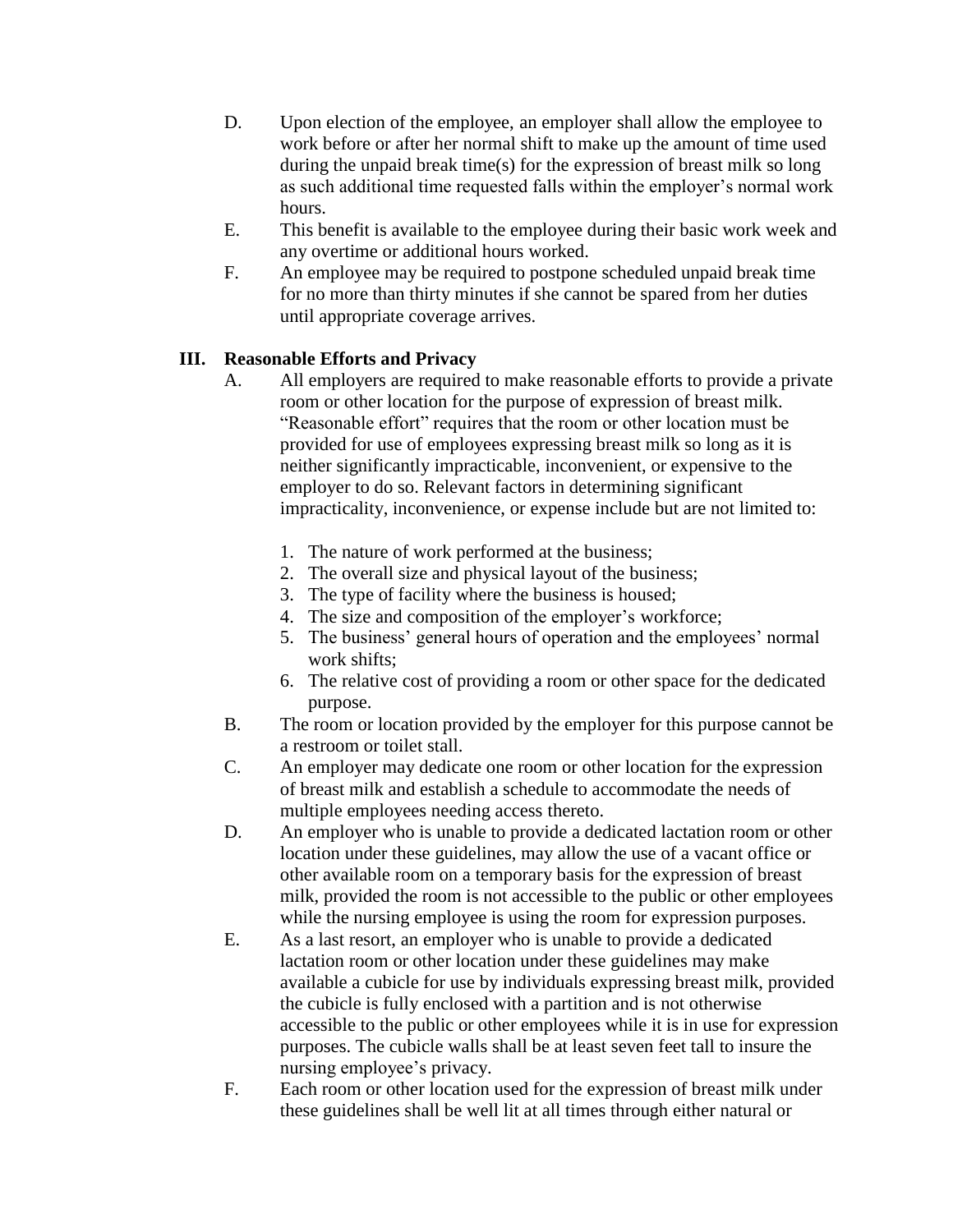artificial light. If the room has a window, it shall be covered with a curtain, blind, or other covering to ensure privacy for the mother as she is expressing breast milk. The room shall contain, at a minimum, a chair and small table, desk, counter, or other flat surface. In addition, employers are encouraged to provide an outlet, clean water supply, and access to refrigeration for the purposes of storing the expressed milk.

- G. An employer is not responsible for insuring the safekeeping of expressed milk stored in any refrigerator on its premises. The employee is required to store all expressed milk in closed containers, regardless of the method of storage and to bring such milk home with her each evening.
- H. The employer must maintain the cleanliness of the room or location set aside for the use of employees expressing breast milk at work.
- I. An employer may not deny an employee this benefit due to difficulty in finding a location for purposes of the same.
- J. For the purposes of this provision: "Private" shall mean that the room or other location shall not be open to other individuals frequenting the business, whether as employees, customers, or other members of the public. To insure privacy, the room or location should have a door equipped with a functional lock. If a door with a functional lock is not available (in the case of a fully enclosed cubicle) as a last resort an employer must utilize a sign advising the room or location is in use and not accessible to other employees or the public.

## **IV. Close Proximity**

- A. Any room or location provided for the expression of breast milk must be in close proximity to the work area of the employee(s) using it for the expression of breast milk.
- B. Close proximity means the room or location must be in walking distance and the distance to the location should not appreciably lengthen the break time.
- C. Should an employer have more than one employee at a time needing access to a lactation room or other location, the employer may dedicate a centralized location for use by all such employees, provided however, that the employer shall make every effort to locate such space at a reasonable distance from the employees using it.
- D. Employers located in shared work areas such as office buildings, malls, and similar premises may cooperate with one another to establish and maintain a dedicated lactation room, provided however, that such rooms must be located at a reasonable distance from the employees using the room. Each employer utilizing such common dedicated lactation room will retain individual responsibility for ensuring that it meets all the requirements of these guidelines with regard to their employees. Use of a common dedicated lactation room pursuant to this paragraph will not reduce, mitigate, or otherwise affect the employer's obligations under these guidelines.